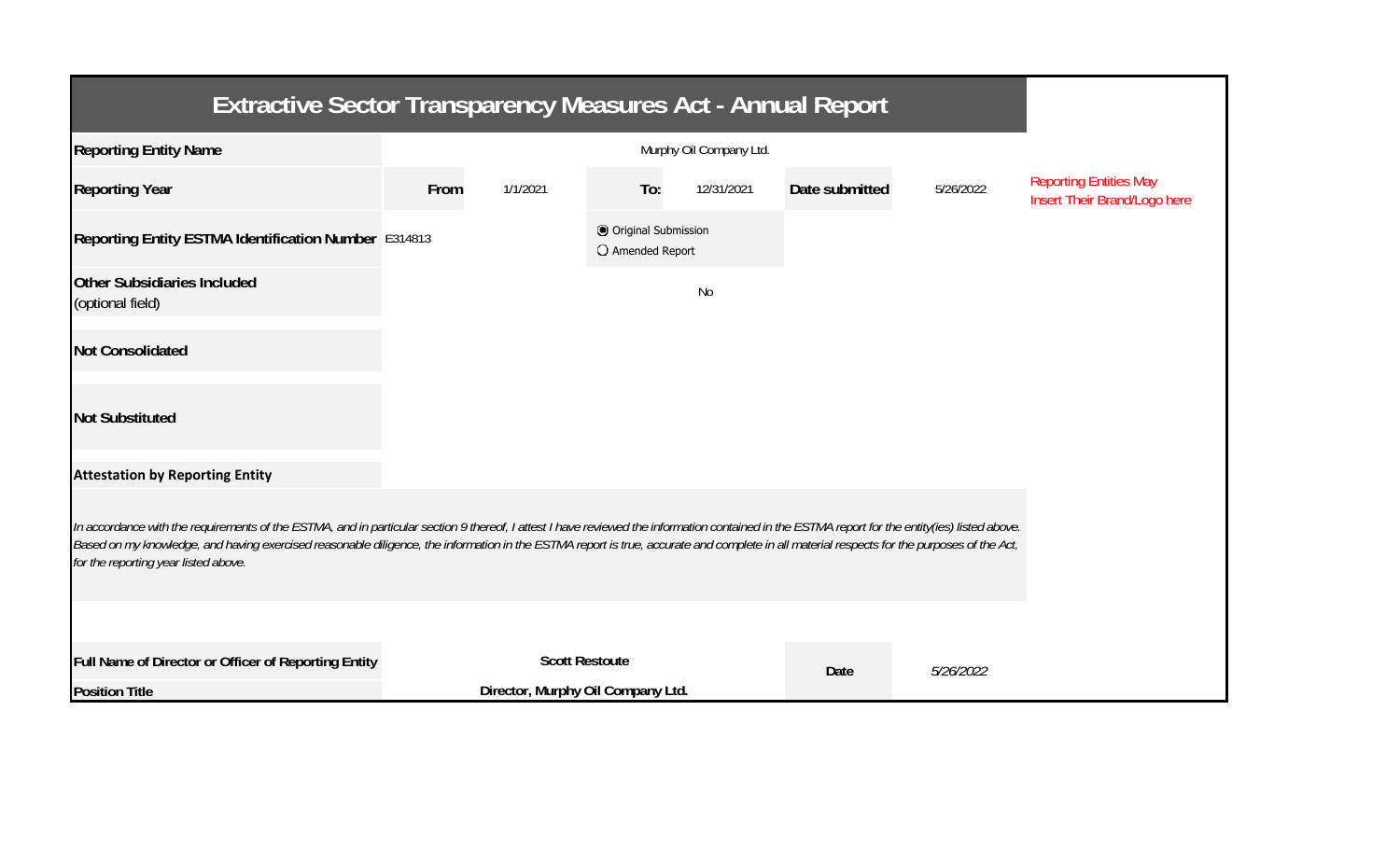|                                                                                                                                                                                  | Extractive Sector Transparency Measures Act - Annual Report                                                                                                                                                                                                                                                                                                                                                                                                                                                                                                                                                                                                                                     |                                                                                 |                                  |                                                     |                                             |                                |                |                  |                                               |                                                                                                   |                     |  |
|----------------------------------------------------------------------------------------------------------------------------------------------------------------------------------|-------------------------------------------------------------------------------------------------------------------------------------------------------------------------------------------------------------------------------------------------------------------------------------------------------------------------------------------------------------------------------------------------------------------------------------------------------------------------------------------------------------------------------------------------------------------------------------------------------------------------------------------------------------------------------------------------|---------------------------------------------------------------------------------|----------------------------------|-----------------------------------------------------|---------------------------------------------|--------------------------------|----------------|------------------|-----------------------------------------------|---------------------------------------------------------------------------------------------------|---------------------|--|
| <b>Reporting Year</b><br><b>Reporting Entity Name</b><br><b>Reporting Entity ESTMA</b><br><b>Identification Number</b><br><b>Subsidiary Reporting Entities (if</b><br>necessary) | From:                                                                                                                                                                                                                                                                                                                                                                                                                                                                                                                                                                                                                                                                                           | 12/31/2021                                                                      | Currency of the Report CAD       |                                                     |                                             |                                |                |                  |                                               |                                                                                                   |                     |  |
|                                                                                                                                                                                  | Payments by Payee                                                                                                                                                                                                                                                                                                                                                                                                                                                                                                                                                                                                                                                                               |                                                                                 |                                  |                                                     |                                             |                                |                |                  |                                               |                                                                                                   |                     |  |
| Country                                                                                                                                                                          | Payee Name <sup>1</sup>                                                                                                                                                                                                                                                                                                                                                                                                                                                                                                                                                                                                                                                                         | Departments, Agency, etc<br>within Payee that Received<br>Payments <sup>2</sup> | Taxes                            | Royalties                                           | Fees                                        | <b>Production Entitlements</b> | <b>Bonuses</b> | <b>Dividends</b> | Infrastructure<br><b>Improvement Payments</b> | <b>Total Amount paid to</b><br>Payee                                                              | Notes <sup>34</sup> |  |
| Canada<br>Canada<br>Canada<br>Canada<br>Canada                                                                                                                                   | Government of Canada<br>Municipal District of Greenview, Alberta<br>Government of Alberta<br>Government of British Columbia<br>Government of Newfoundland and Labrador                                                                                                                                                                                                                                                                                                                                                                                                                                                                                                                          |                                                                                 | 1,070,000<br>71,000<br>1,371,000 | 19,824,000<br>14,327,000<br>7,533,000<br>51,751,000 | 21,000<br>1,209,000<br>2,856,000<br>535,000 |                                |                |                  |                                               | 19,824,000 Note 1<br>1,091,000<br>15,607,000 Note 2 & 3<br>11,760,000 Note 4<br>52,286,000 Note 5 |                     |  |
| <b>Additional Notes:</b>                                                                                                                                                         | Note 1: Payee recipients include: Natural Resources Canada and Canada Development Investment Corporation<br>Note 2: Payee recipients include: Alberta Provincial Treasurer, Government of Alberta, Alberta Energy Regulator, and Sustainable Resource Development<br>Note 3: Royalties taken in-kind in the amount of \$4,598,003.89 are valued at fair market value based on realized sales price<br>Note 4: Payee recipients include: B.C. Minister of Finance, Minister of Finance, B.C. Oil & Gas Commission, and B.C. Ministry of Energy & Mines<br>Note 5: Payee recipients include: Government of Newfoundland and Labrador, and Canada Newfoundland & Labrador Offshore Petroleum Board |                                                                                 |                                  |                                                     |                                             |                                |                |                  |                                               |                                                                                                   |                     |  |